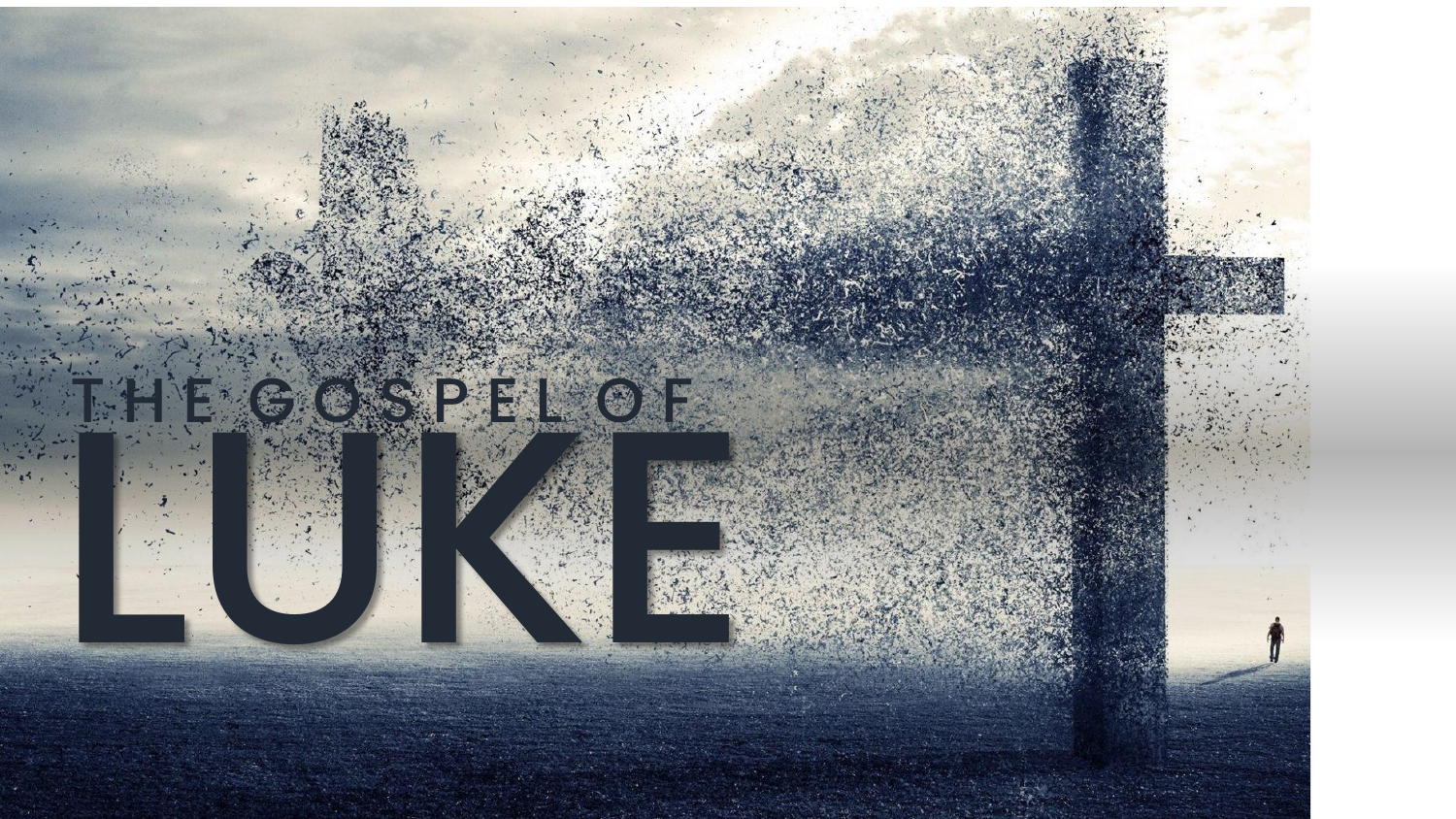## **LUKE 4:14**

And Jesus returned in the power of the Spirit to Galilee, and a report about him went out through all the surrounding country.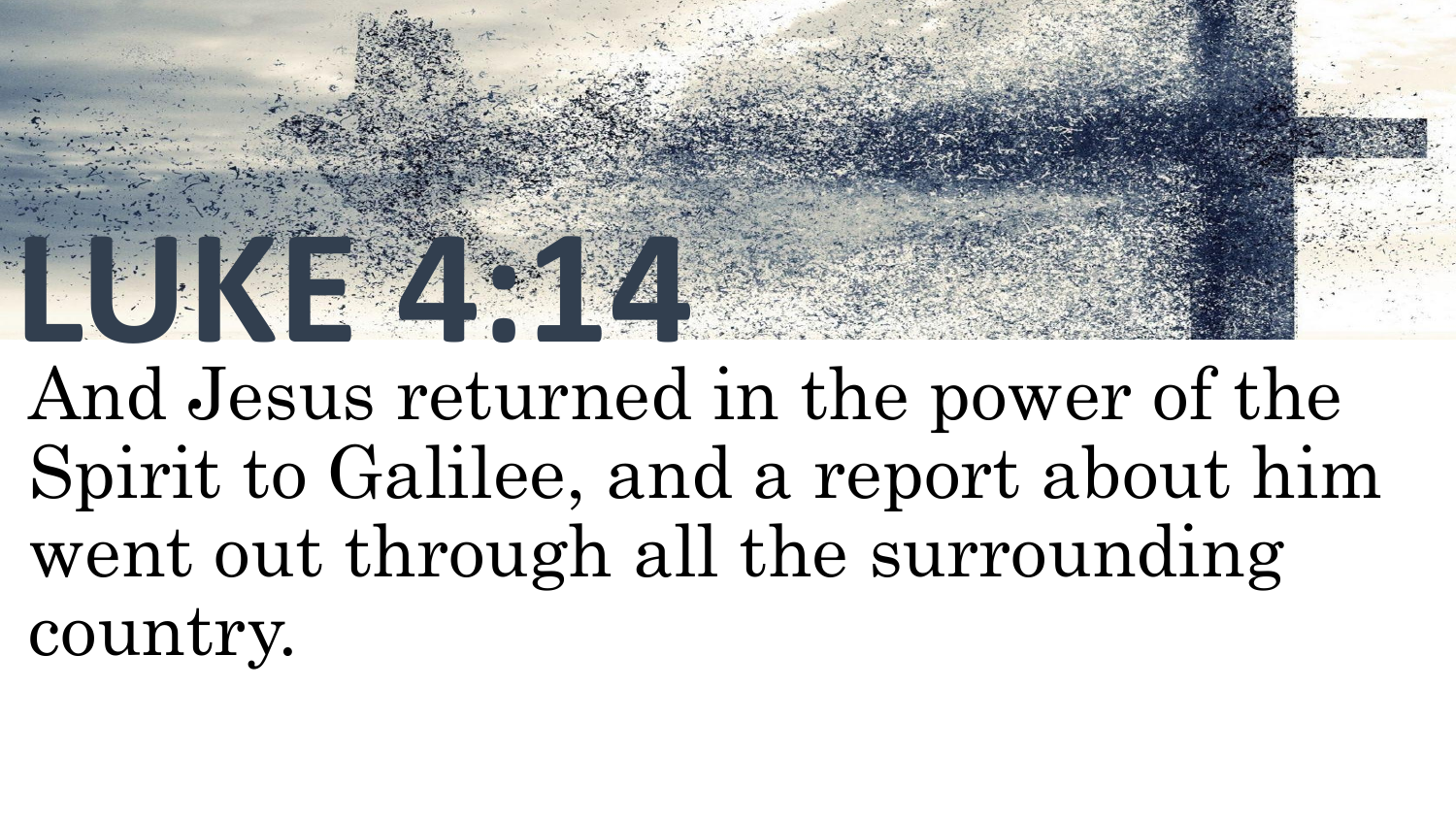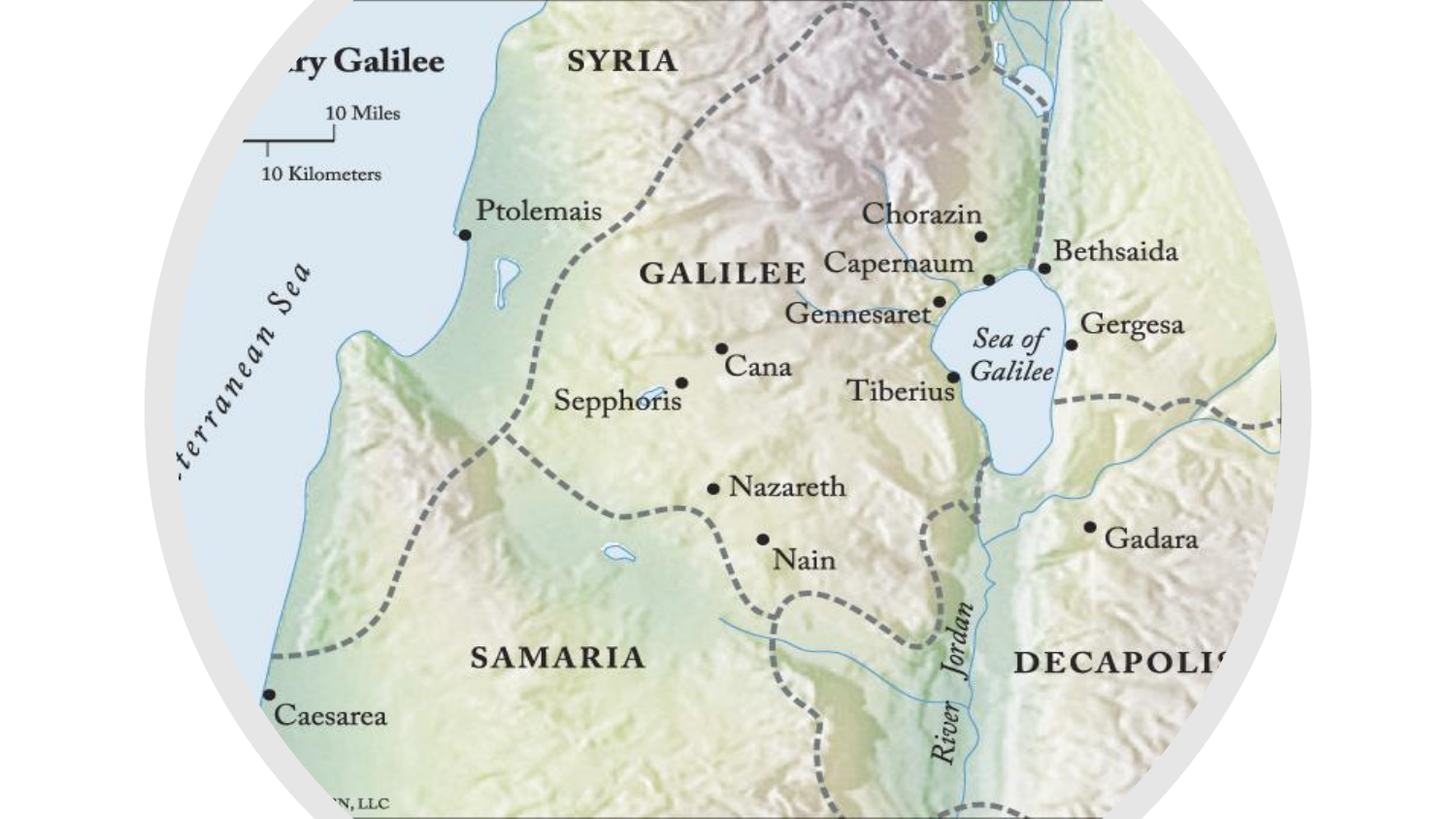

The cities lie here very thick, and the very many villages here, are everywhere so full of people, by the richness of their soil, that the very least of them contain above fifteen thousand inhabitants.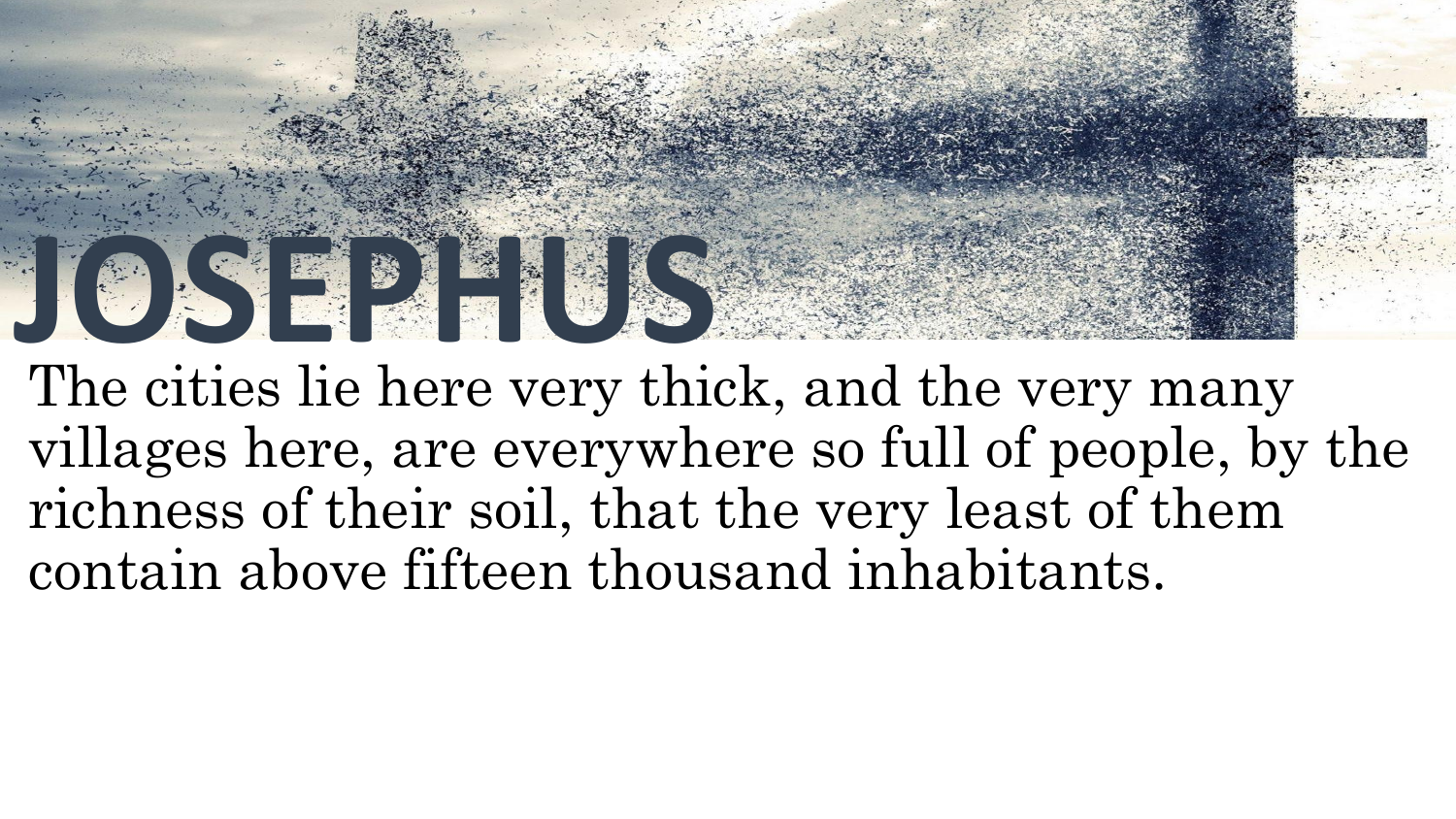

Now that you have purified yourselves by obeying the truth so that you have sincere love for your brothers, love one another deeply, from the heart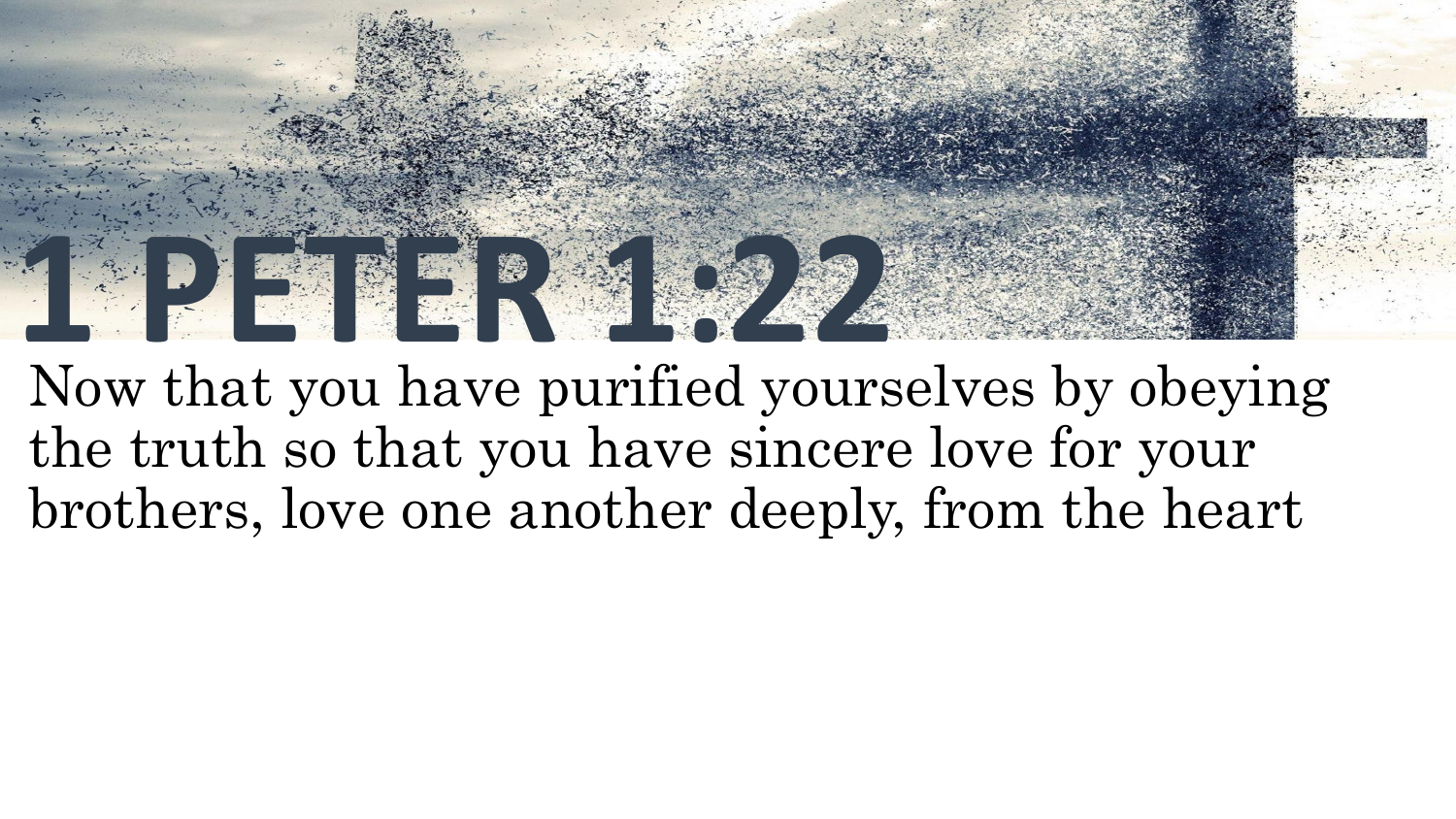

**ANOTHERS… (Rom. 12:10)** -- … **OUTDO** one another **in SHOWING HONOR**. **(Rom. 15:7)** -- **ACCEPT** one another… **(Rom. 16:16)** -- **GREET** one another with a holy kiss… **(Gal. 5:13)** -- … **SERVE** one another in love. **(Eph. 4:2)** -- … be patient, **BEARING WITH** one another in love. **(Eph. 4:32)** – **BE KIND and COMPASSIONATE** to one another. **(Eph. 5:21)** -- **SUBMIT TO** one another out of reverence for Christ. **(Col. 3:13)** -- **BEAR WITH** each other and **FORGIVE** whatever grievances you may have against one another..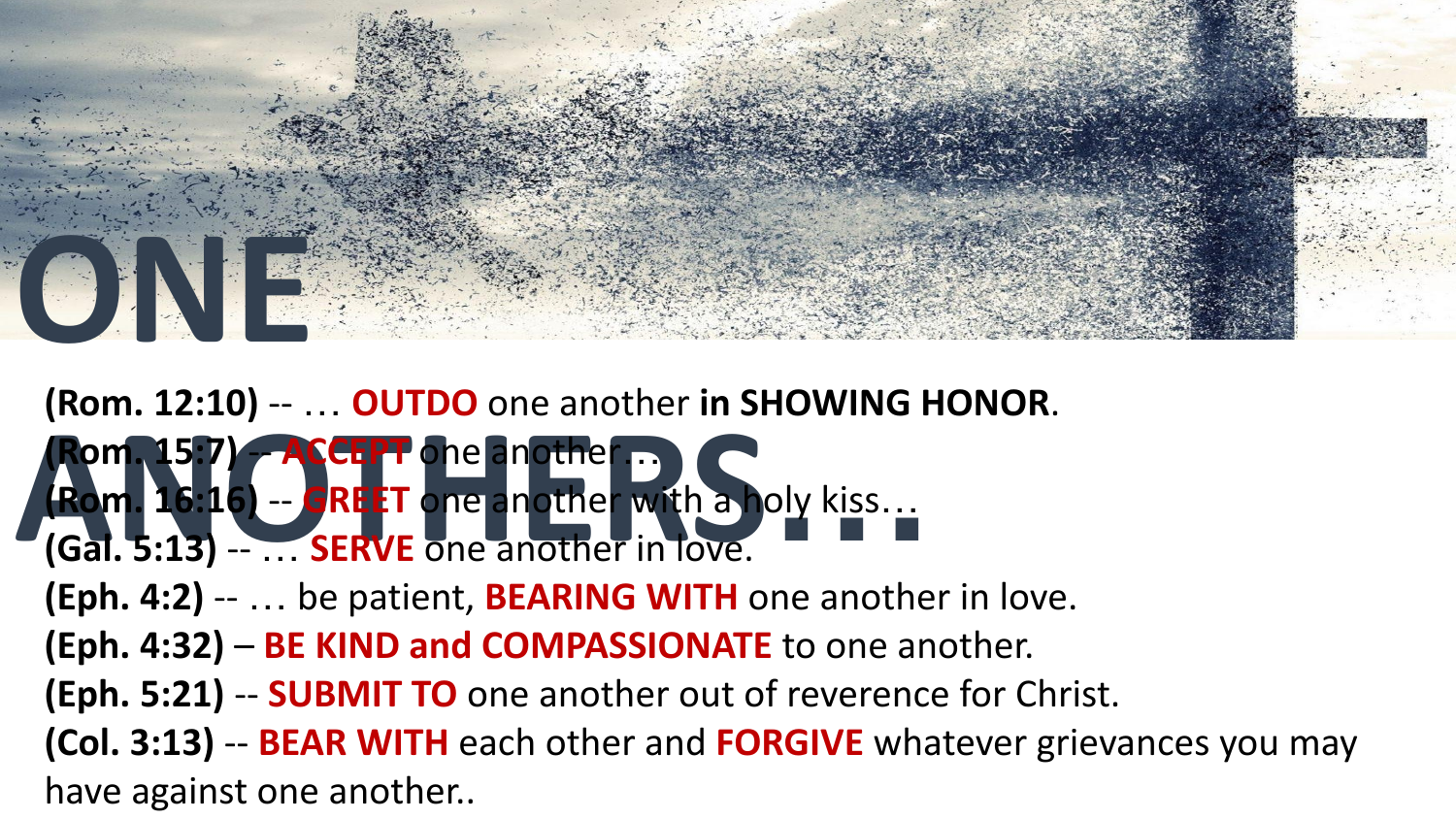

**(Heb. 3:13)** -- But **ENCOURAGE** one another daily, as long as it is called Today, so that none<br>of you may be hardened by sin's deceitfulness.<br>**(Heb. 10:24) -- SPUR** one another ON TOWARD love and good deeds.<br>(1 Pet. 4:9) **(Col. 3:16)** -- …**TEACH and ADMONISH** one another with all wisdom of you may be hardened by sin's deceitfulness. **(Heb. 10:24)** -- …**SPUR** one another **ON TOWARD** love and good deeds. **(1 Pet. 4:9)** – **OFFER HOSPITALITY** to one another without grumbling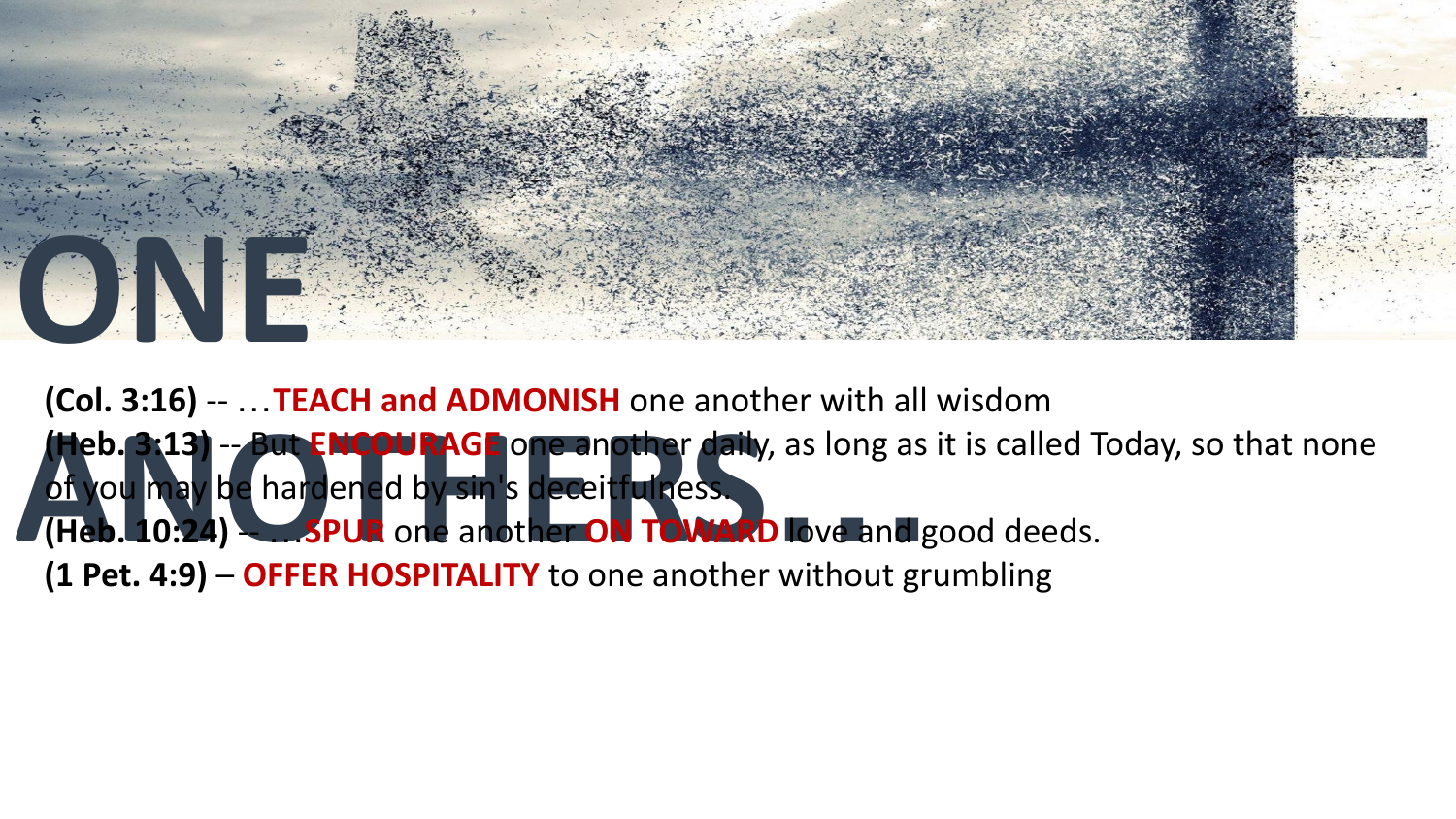# **1 CORINTHIANS 12:7**

#### To each is given the manifestation of the Spirit for the **common good**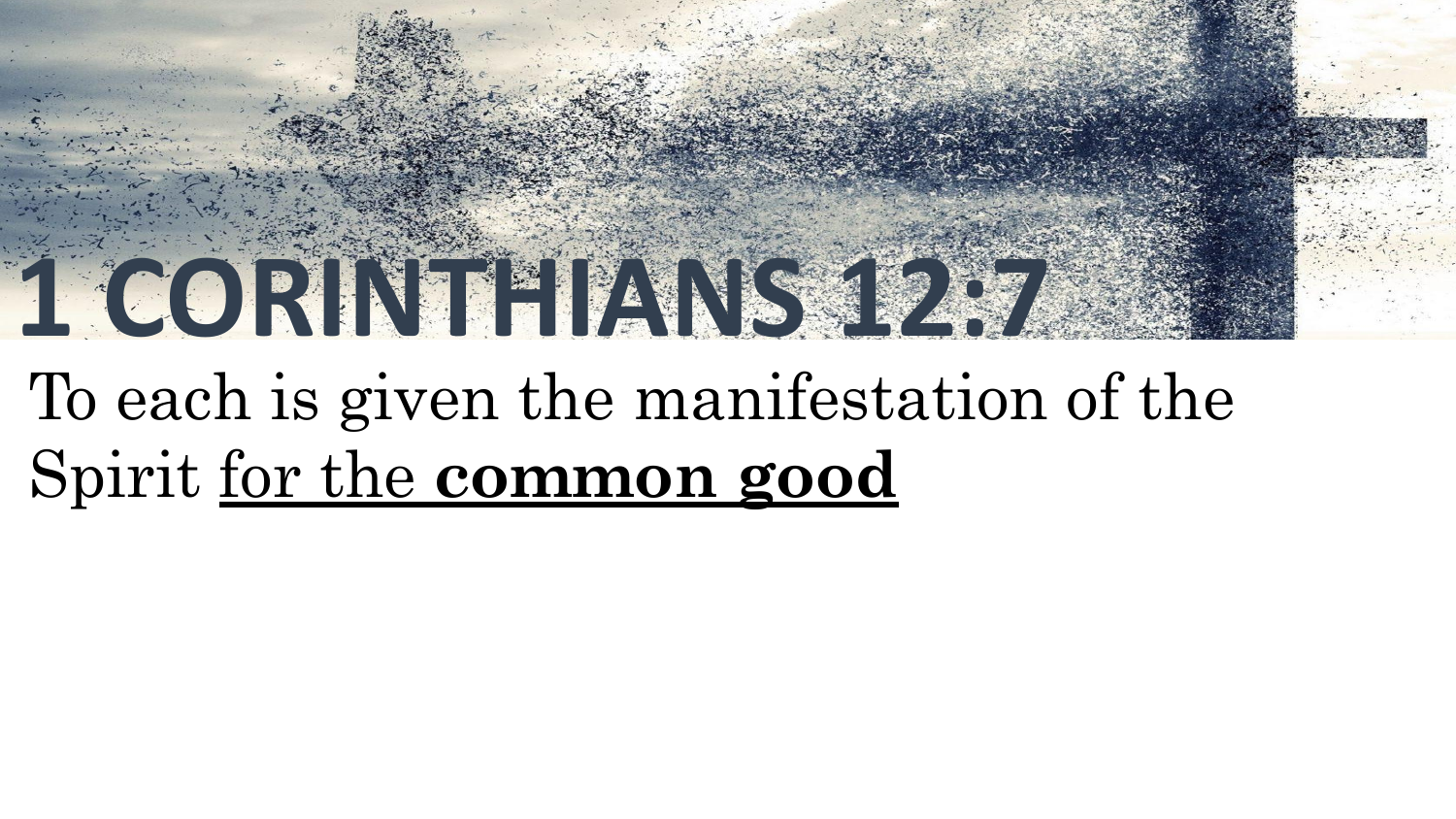# **1 CORINTHIANS 12:27**

#### Now you are the body of Christ and **individually members** of it.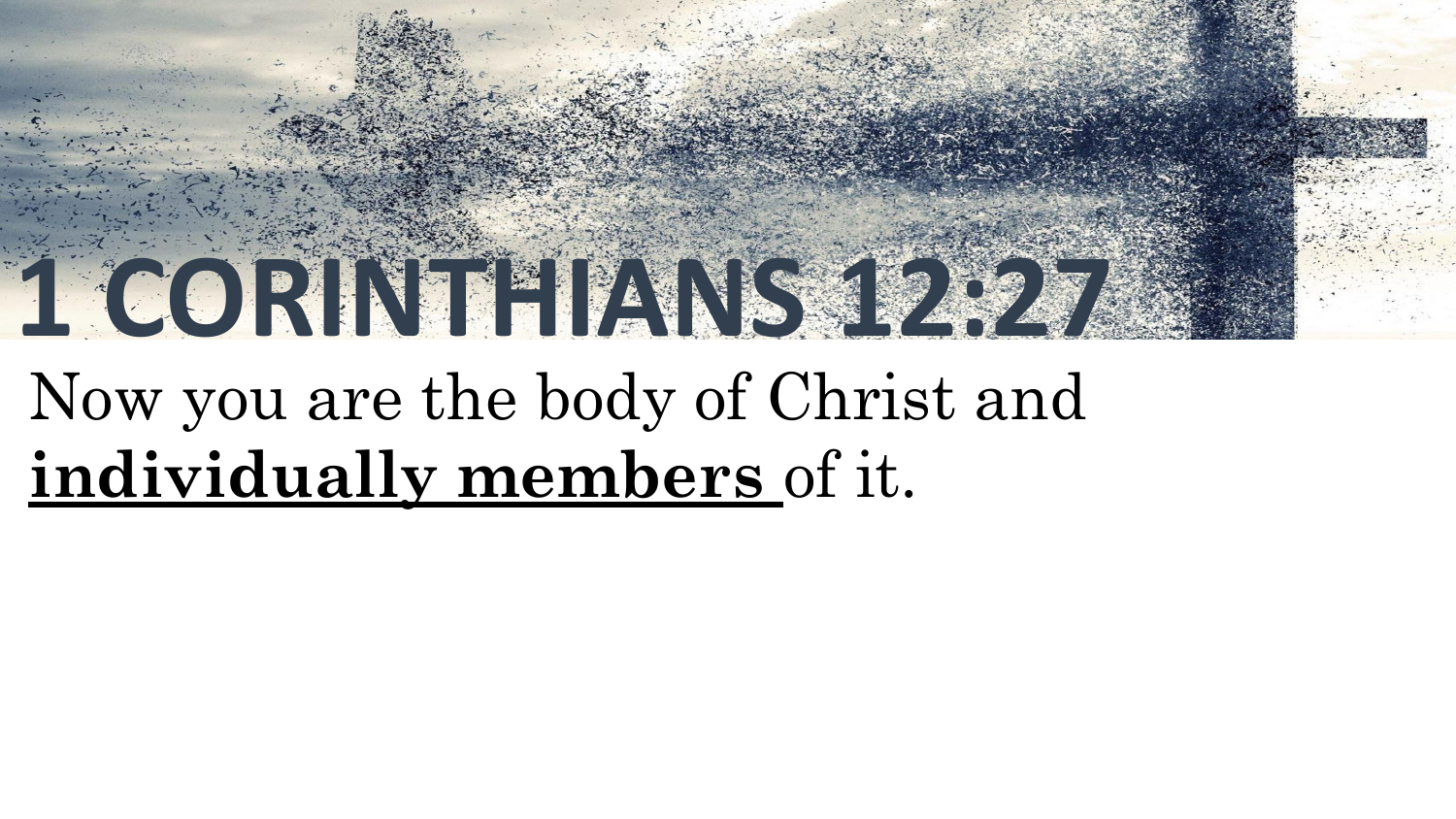# **MATTER AVEC 201**

If he refuses to listen to them, tell it **to the church**. And if he refuses to listen even to the church, let him be to you as a Gentile and a tax collector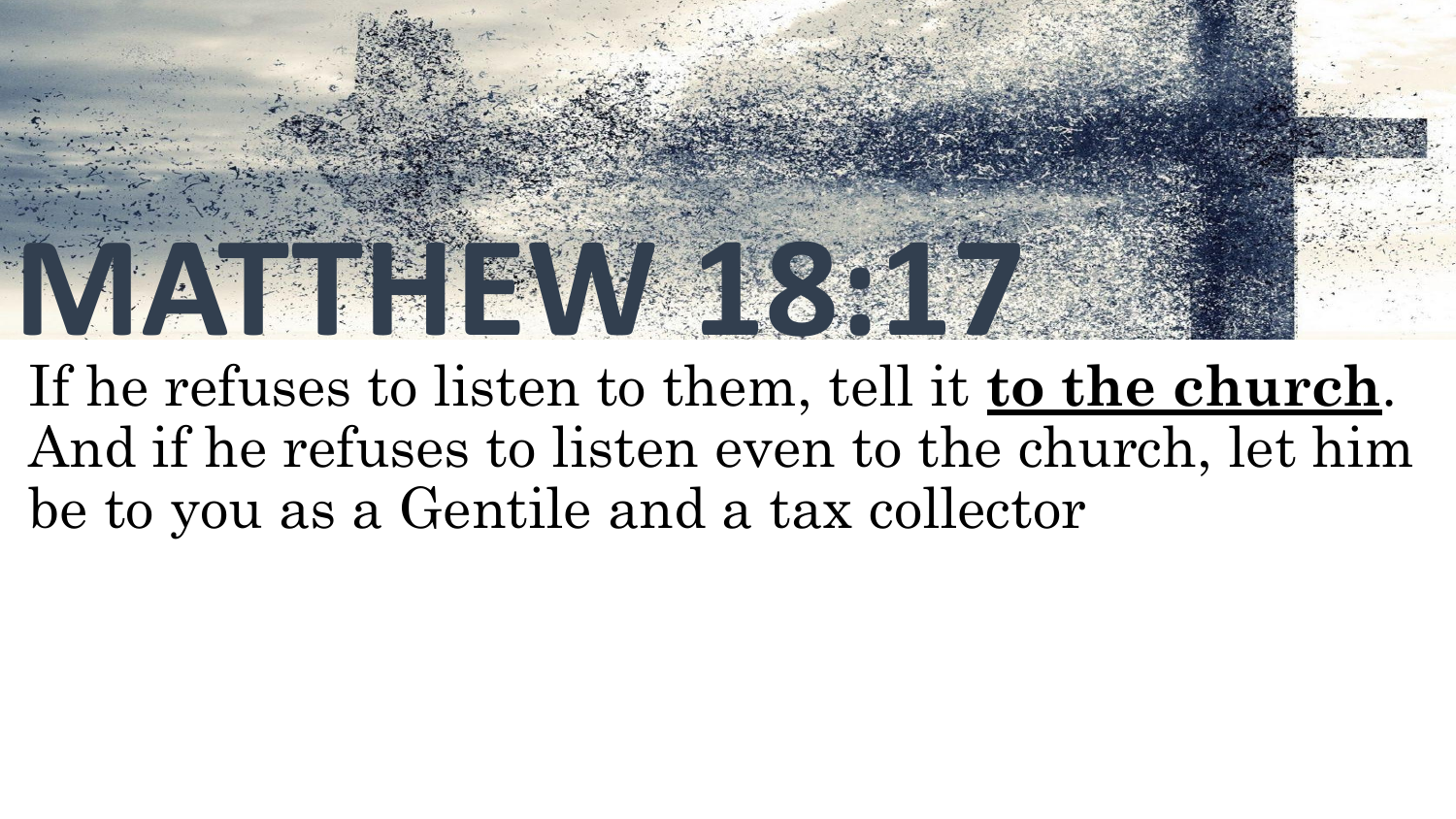# **1 CORINTHIANS 5:12-13**

What business is it of mine to judge those outside the church? Are you not to judge those inside? God will judge those outside. "Expel the wicked man **from among you**."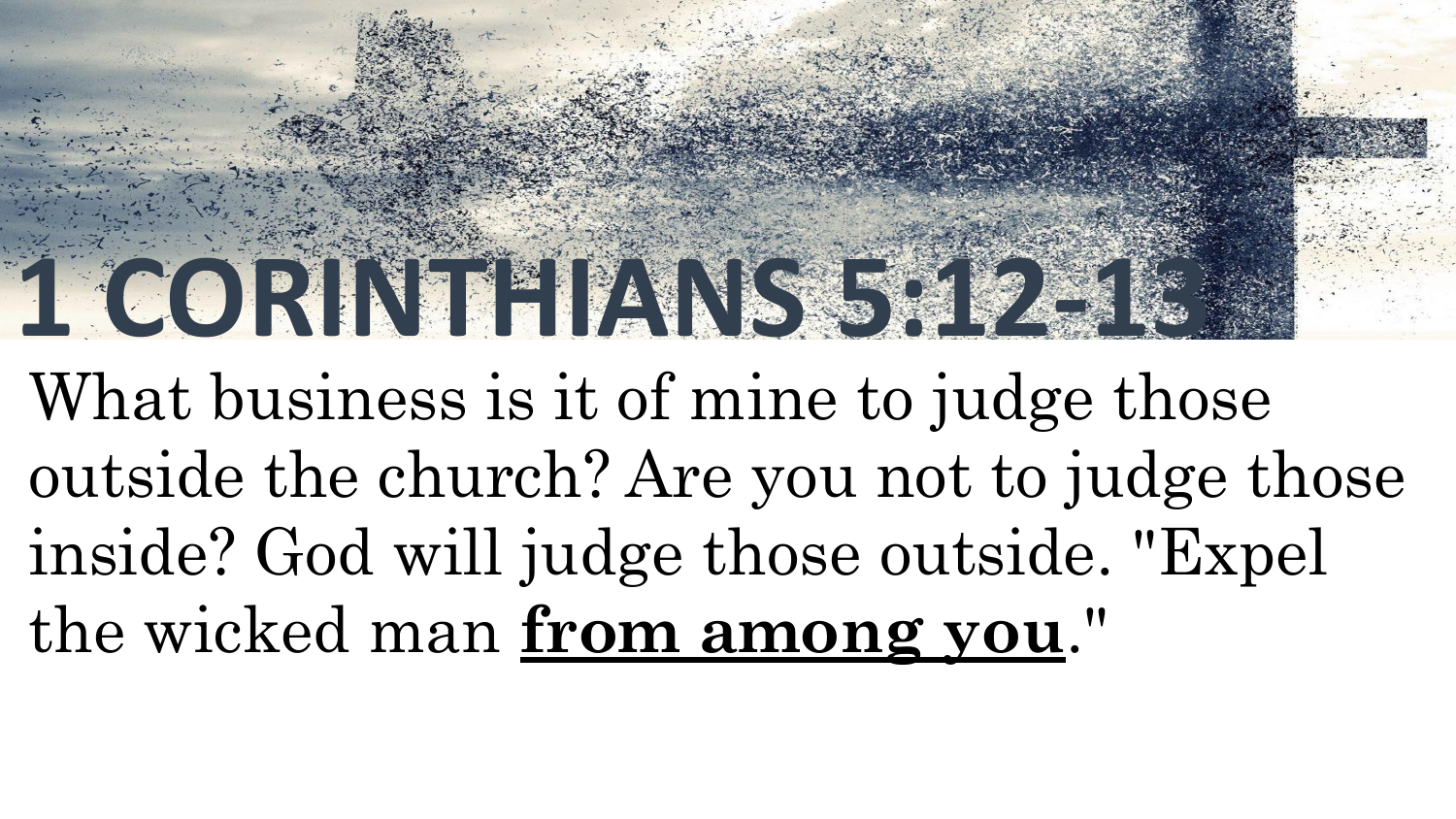### HEBREWS 132

**Obey your leaders** and **submit to them**, for they are keeping watch over your souls, as those who will have to give an account. Let them do this with joy and not with groaning, for that would be of no advantage to you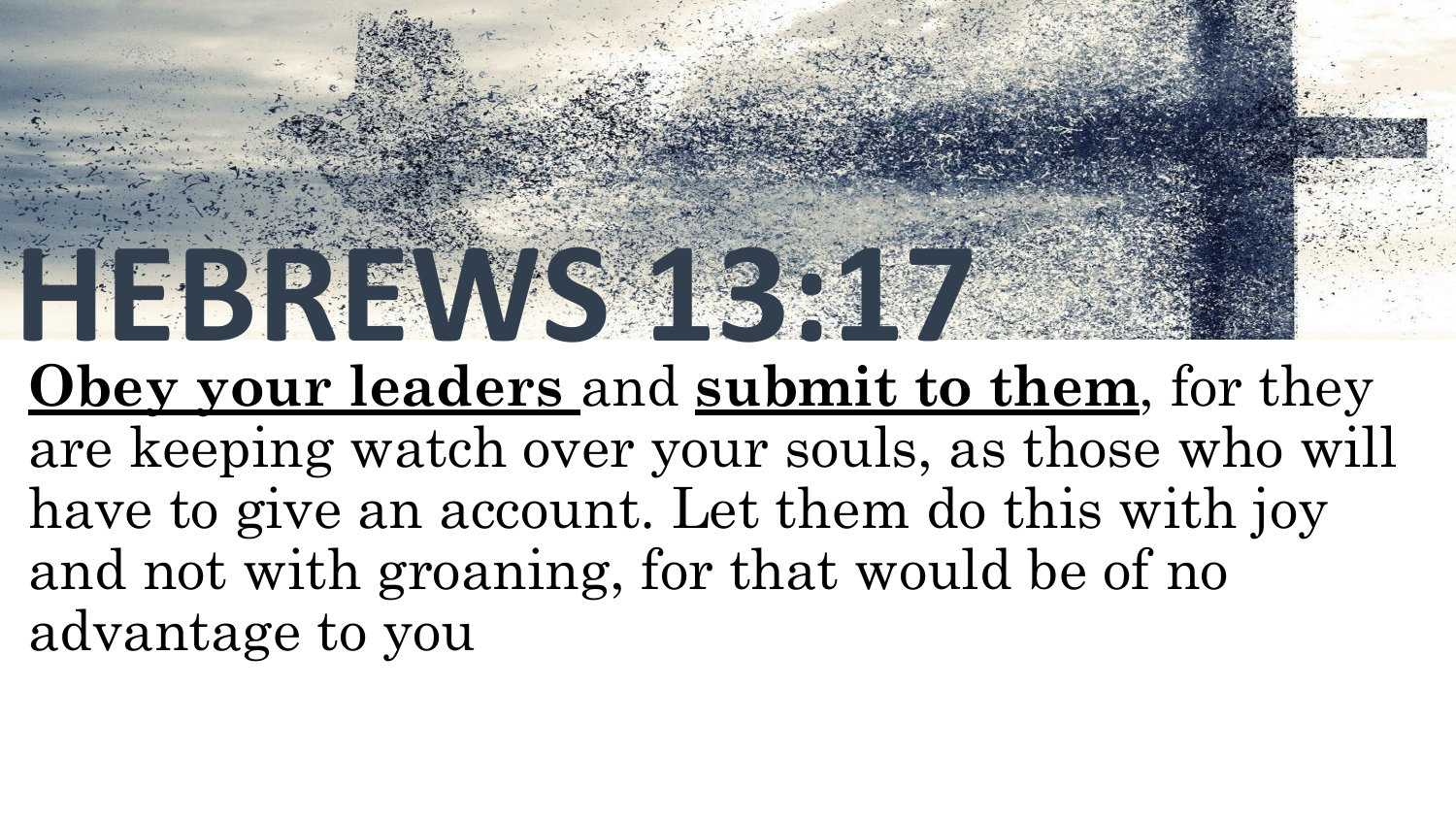### LUKE 4:17 And the scroll of the prophet Isaiah was given

to him. He unrolled the scroll and found the place where it was written…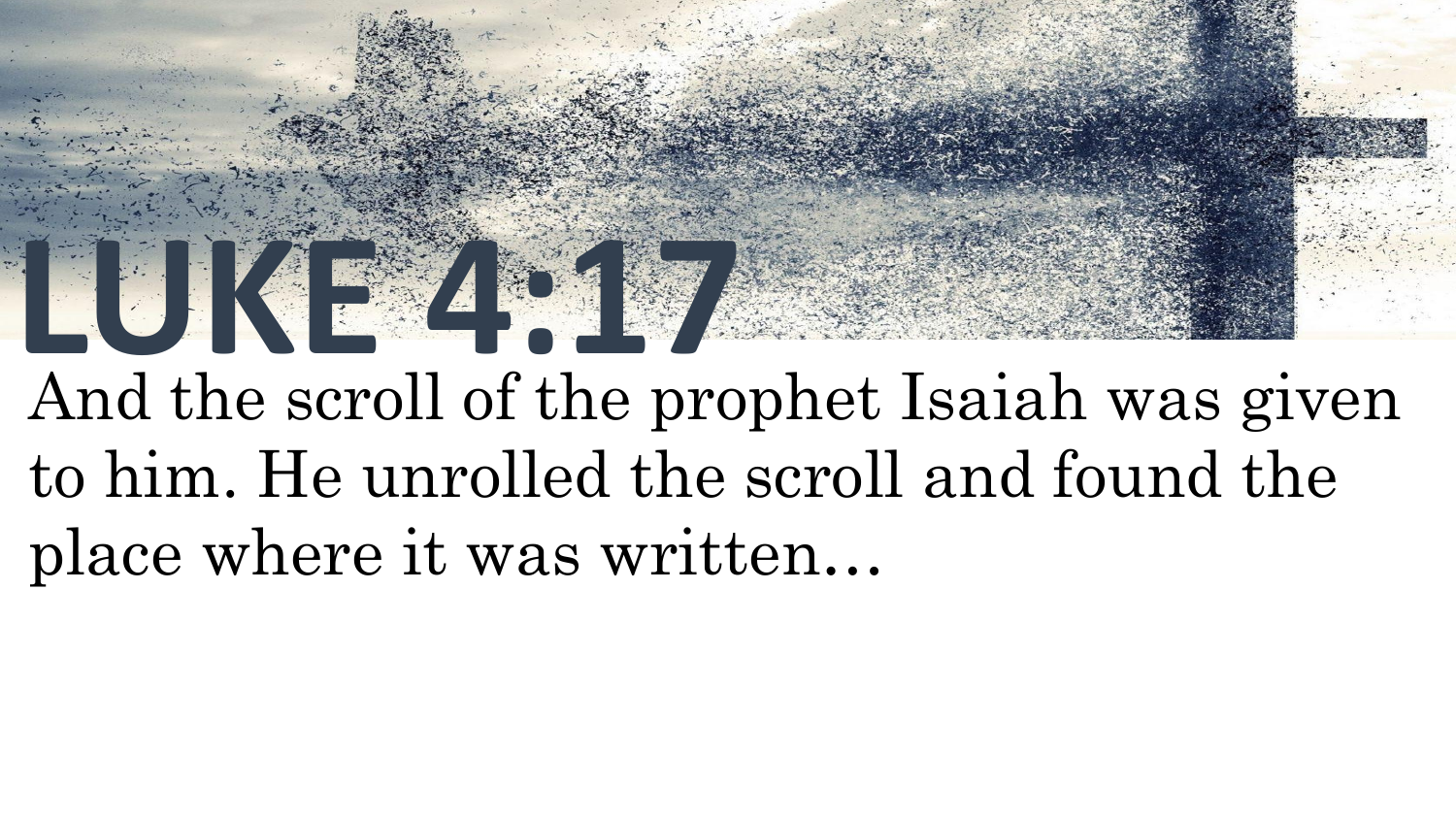"The Spirit of the Lord is upon me, because he has anointed me to proclaim good news to the poor. He has sent me to proclaim liberty to the captives and recovering of sight to the blind, to set at liberty those who are oppressed, to proclaim the year of the Lord's favor."

**LUKE 4:18-19**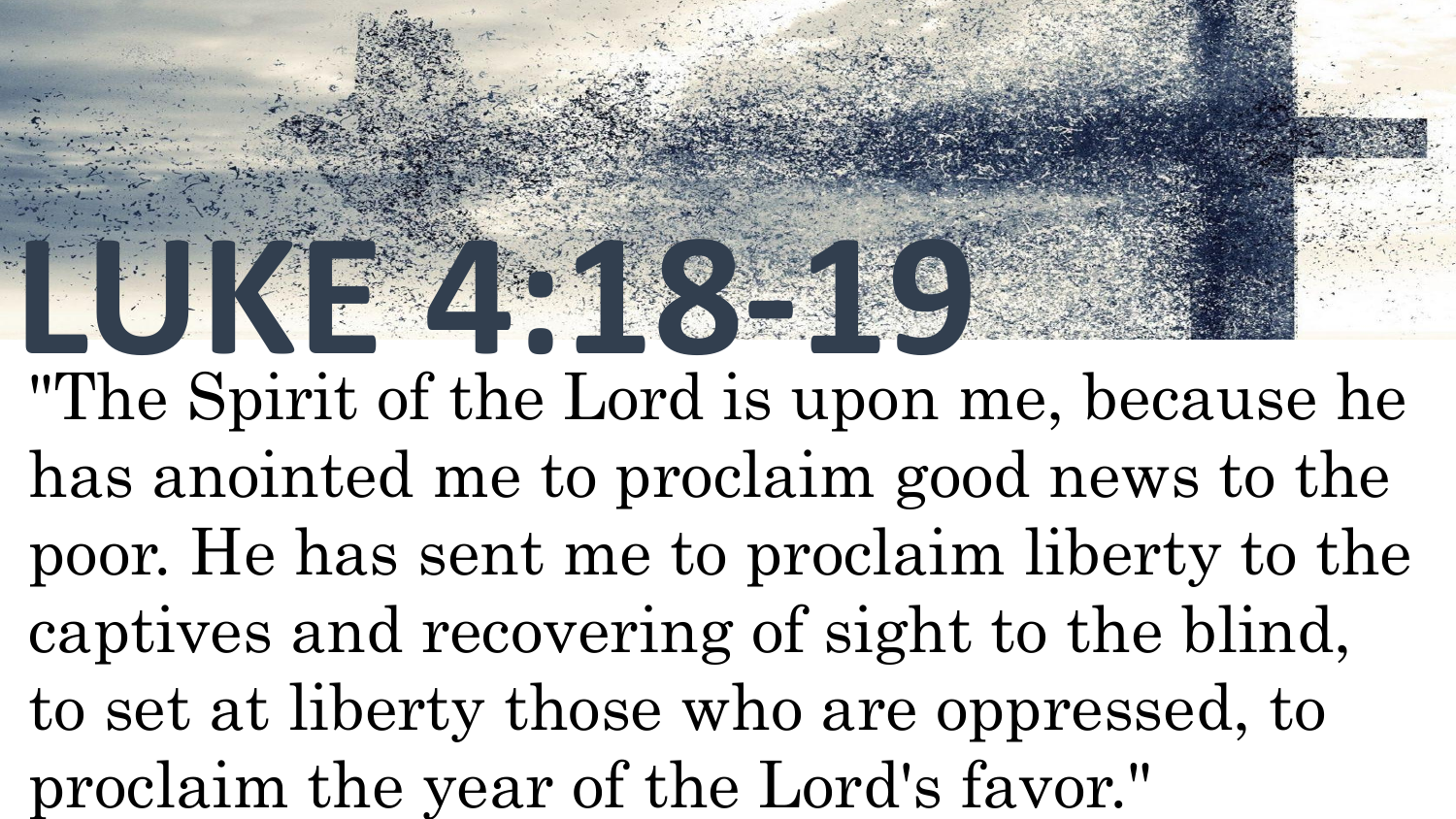### **ISAIAH 61:21**

The Spirit of the Lord GOD is upon me, because the LORD has anointed me to bring good news to the poor; he has sent me to bind up the brokenhearted, to proclaim liberty to the captives, and the opening of the prison to those who are bound; to proclaim the year of the LORD's favor, and **the day of vengeance of our God;** to comfort all who mourn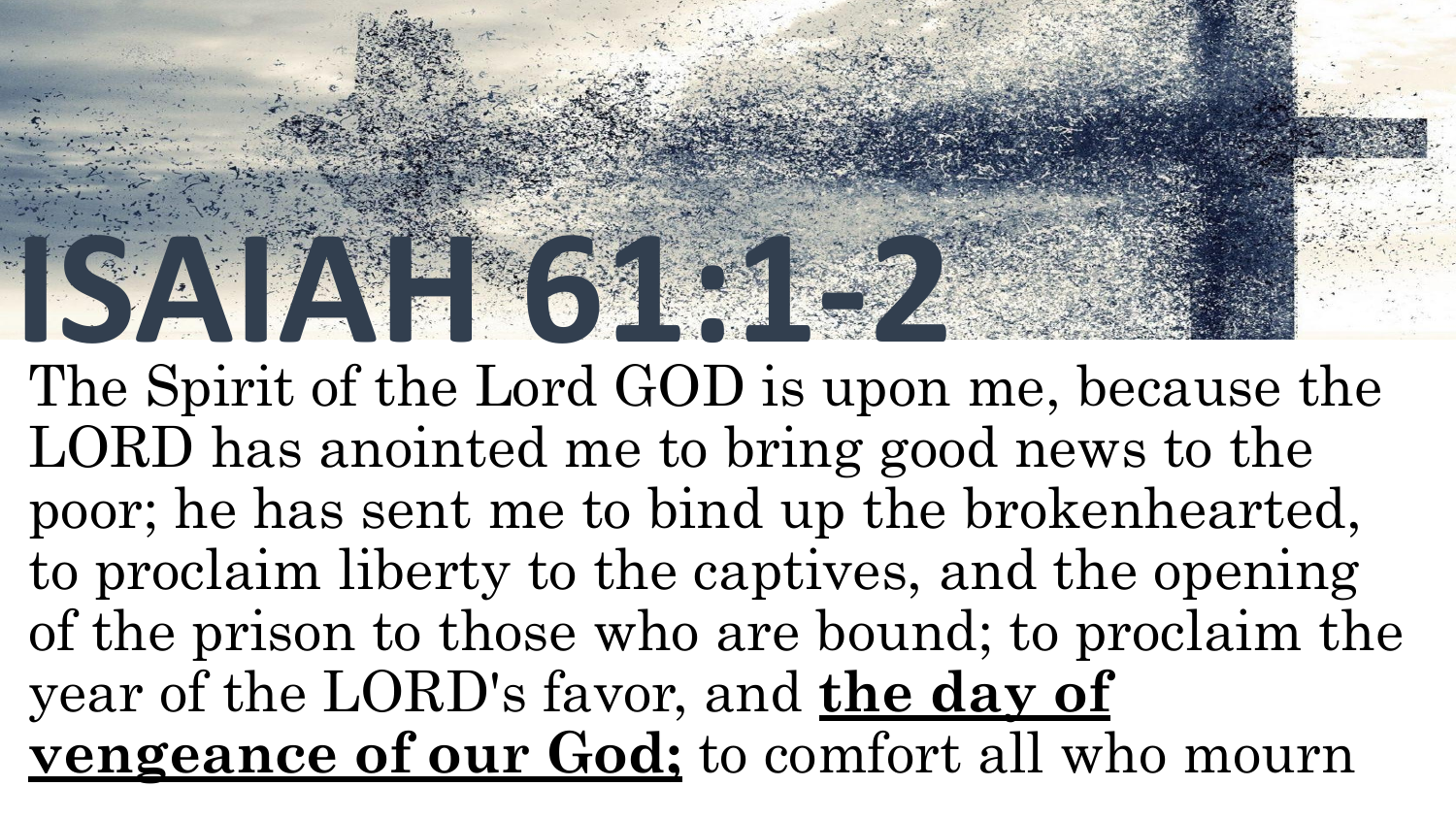### **LUKE 4:23-24**

And he said to them, "Doubtless you will quote to me this proverb, 'Physician, heal yourself.' What we have heard you did at Capernaum, do here in your hometown as well." And he said, "Truly, I say to you, no prophet is acceptable in his hometown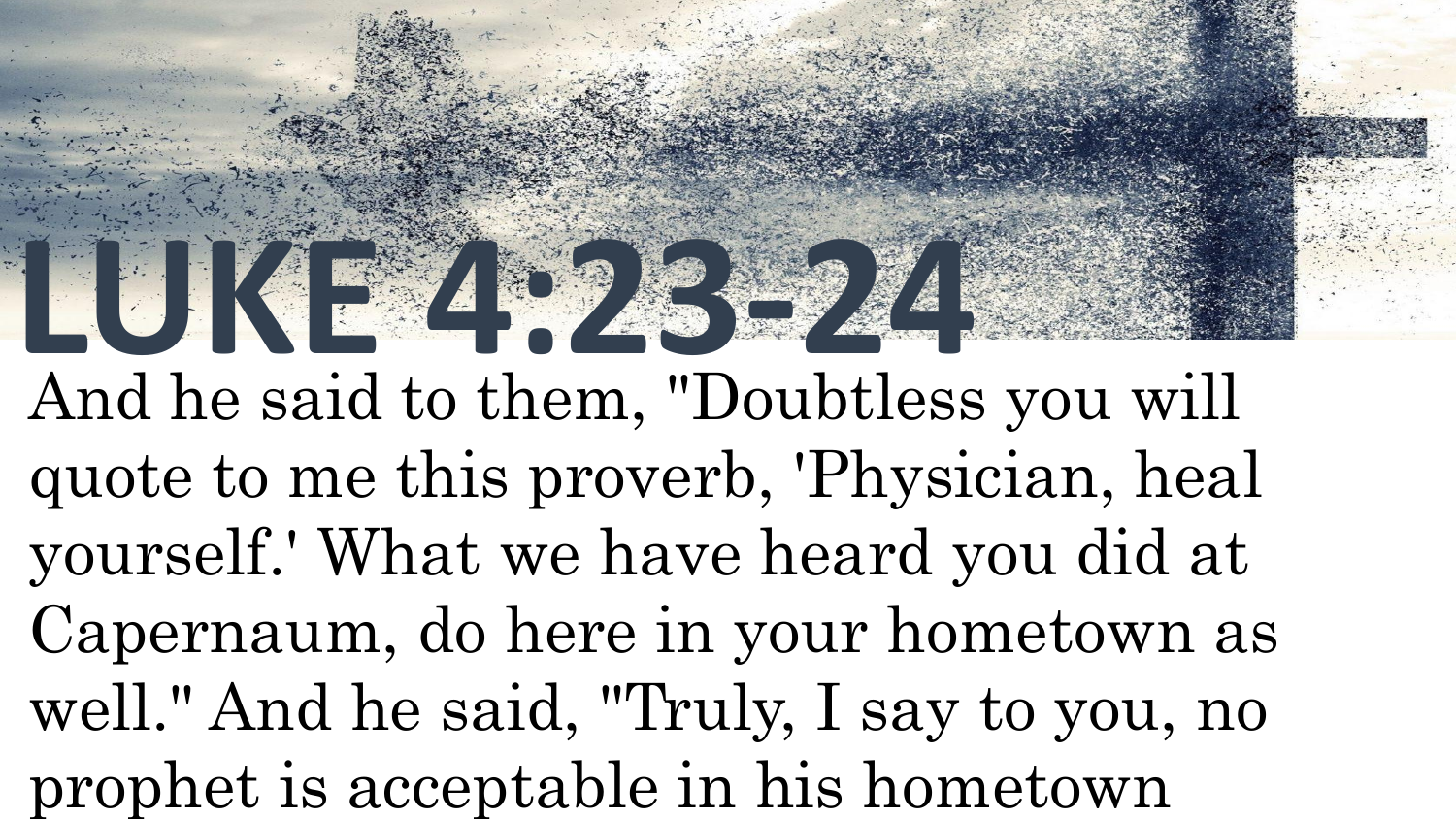…there were many widows in Israel in the days of Elijah,… and Elijah was sent to none of them but only to Zarephath, in the land of Sidon, to a woman who was a widow

LUKE 4926-2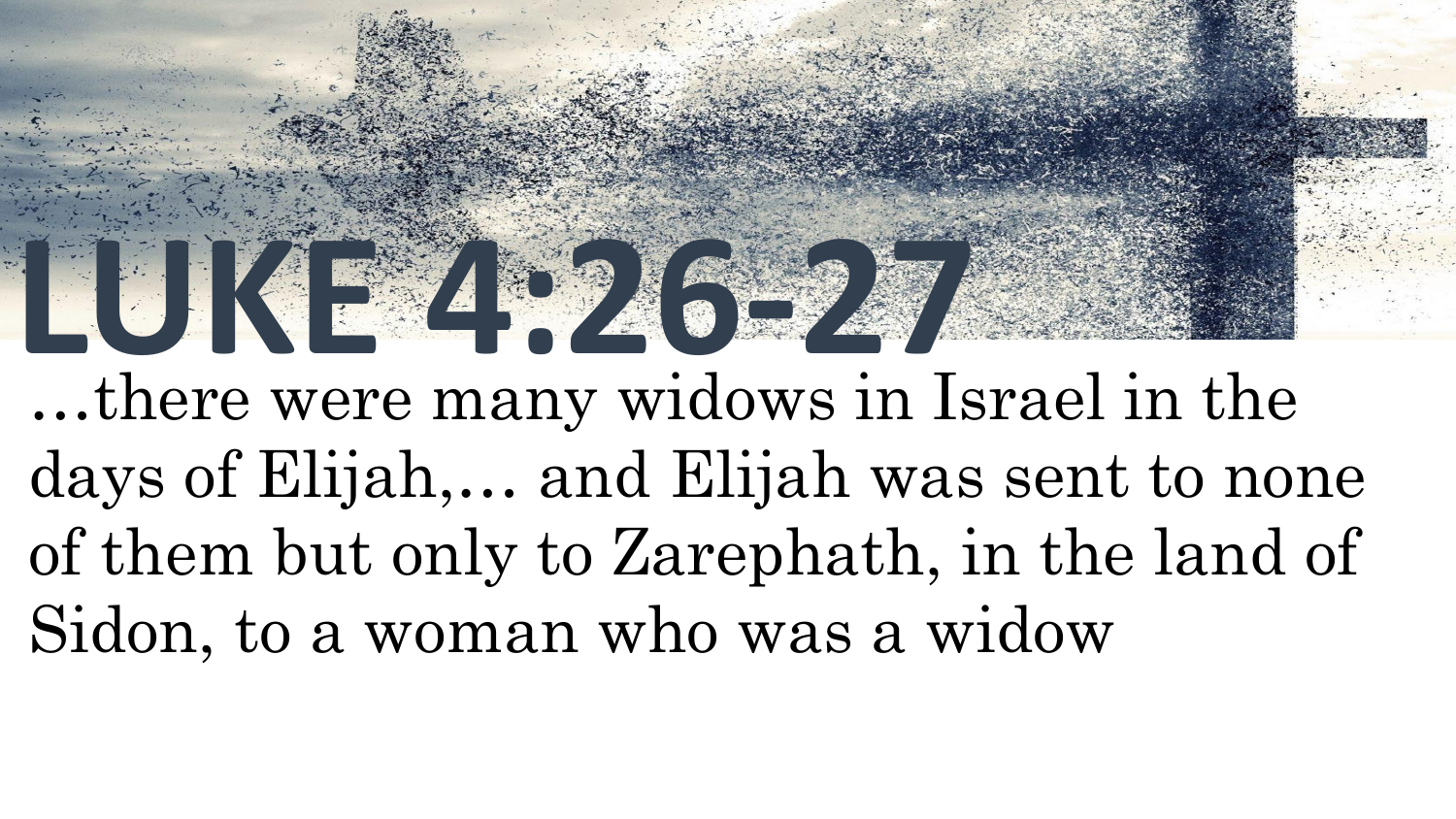#### **LUKE 4:27** there were many lepers in Israel in the time of the prophet Elisha, and none of them was cleansed, but only Naaman the Syrian.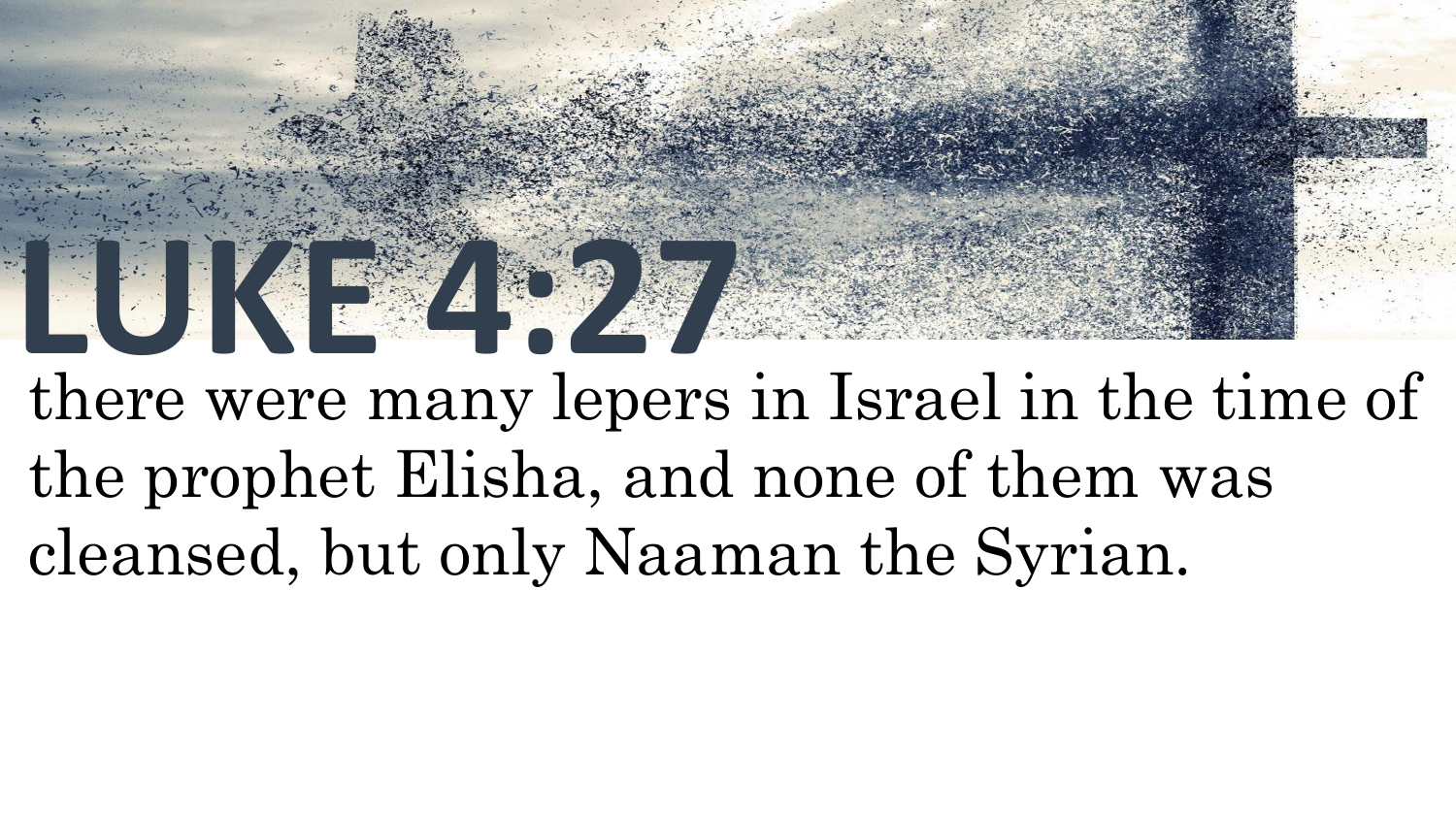### **LUKE 4:28-30**

When they heard these things, all in the synagogue were filled with wrath. And they rose up and drove him out of the town and brought him to the brow of the hill on which their town was built, so that they could throw him down the cliff. But passing through their